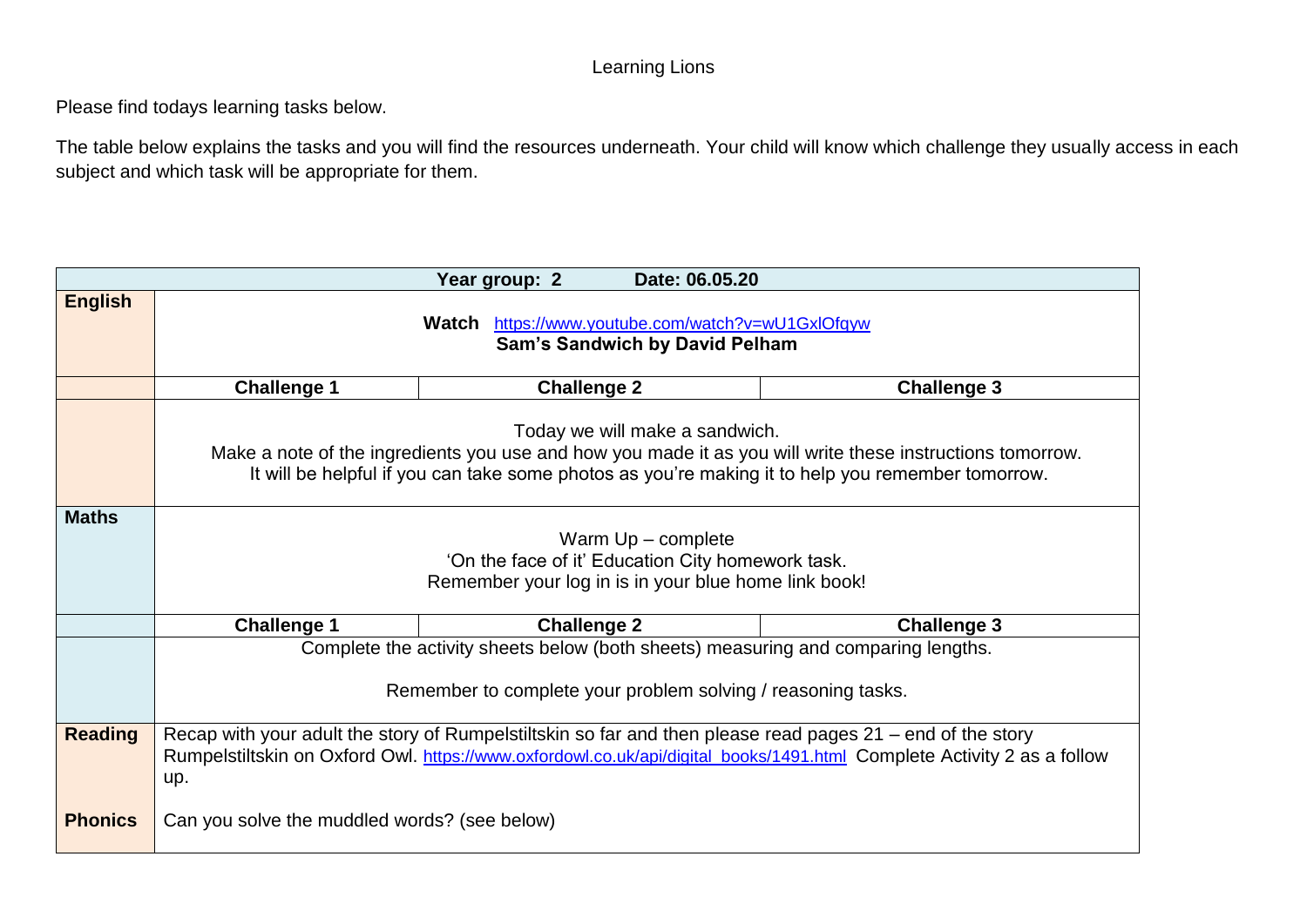| <b>Other</b> | Today we are continuing to think and learn about VE Day.<br>Read the sheets below (use challenge 1, 2 or 3 as you do for English)<br>After you have read the sheet, see if you can answer the questions. |
|--------------|----------------------------------------------------------------------------------------------------------------------------------------------------------------------------------------------------------|
|              | Have a go at making bunting – maybe you could decorate your window ready for Friday?                                                                                                                     |

Unless otherwise specified, please complete the tasks in either your home learning book or print out the document below.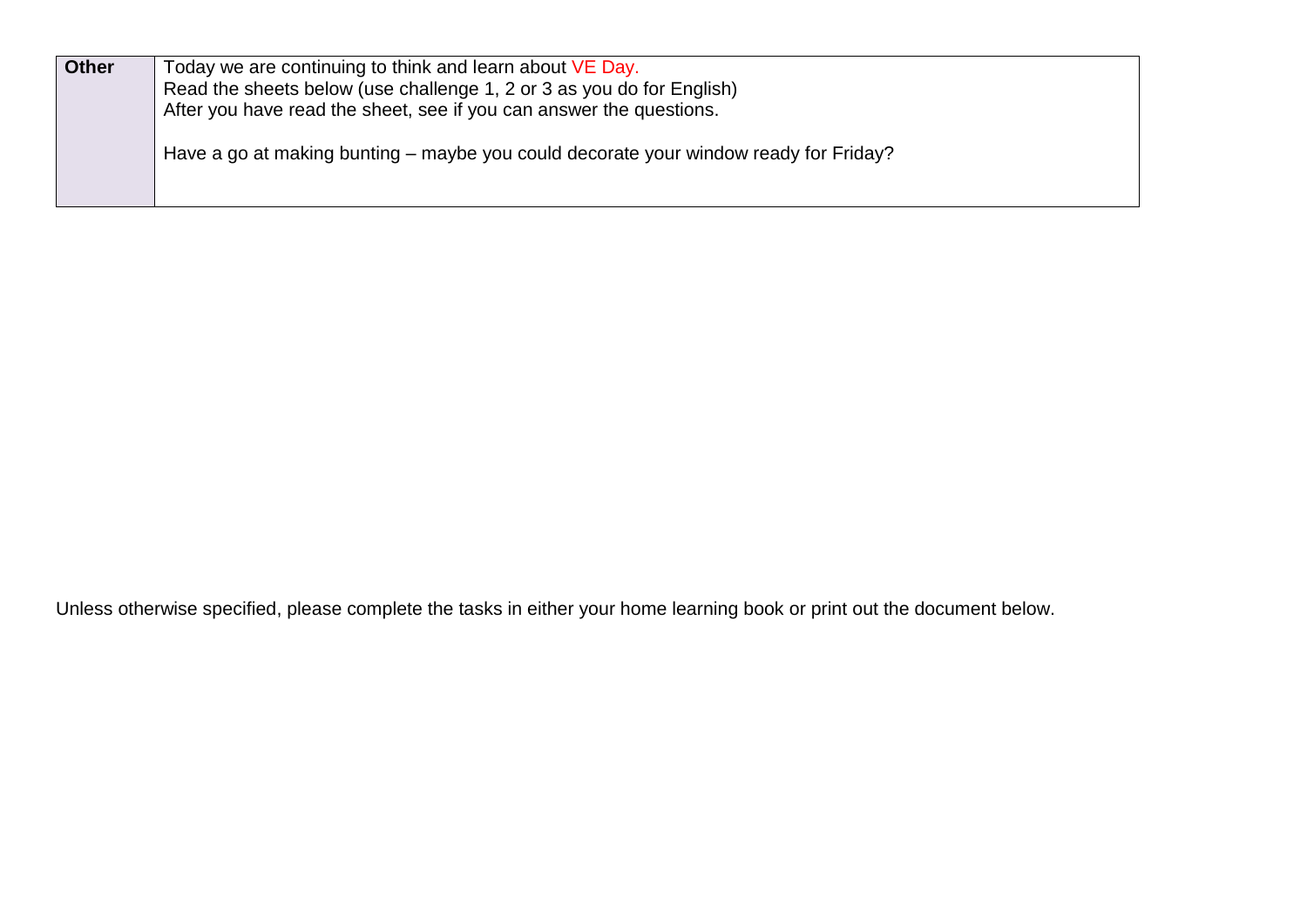### Maths Challenge ALL

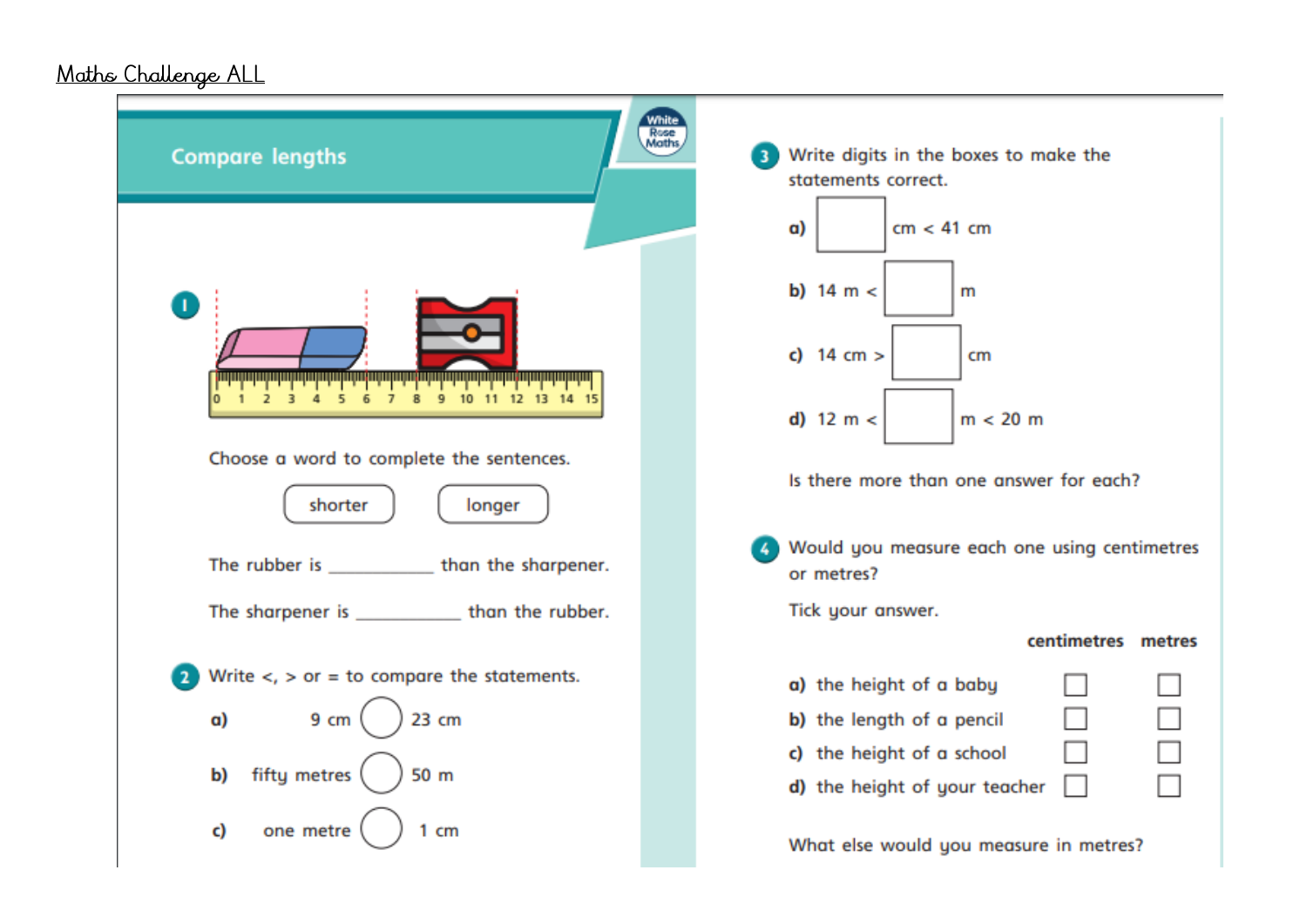#### Maths Challenge ALL Cont'd



One large cube is three times as long as one small cube. One small cube is 5 cm long. a) How long are 2 small cubes?  $cm$ b) How long are 10 small cubes?  $cm$ c) How long is 1 large cube?  $cm$ d) How long are 2 large cubes?  $cm$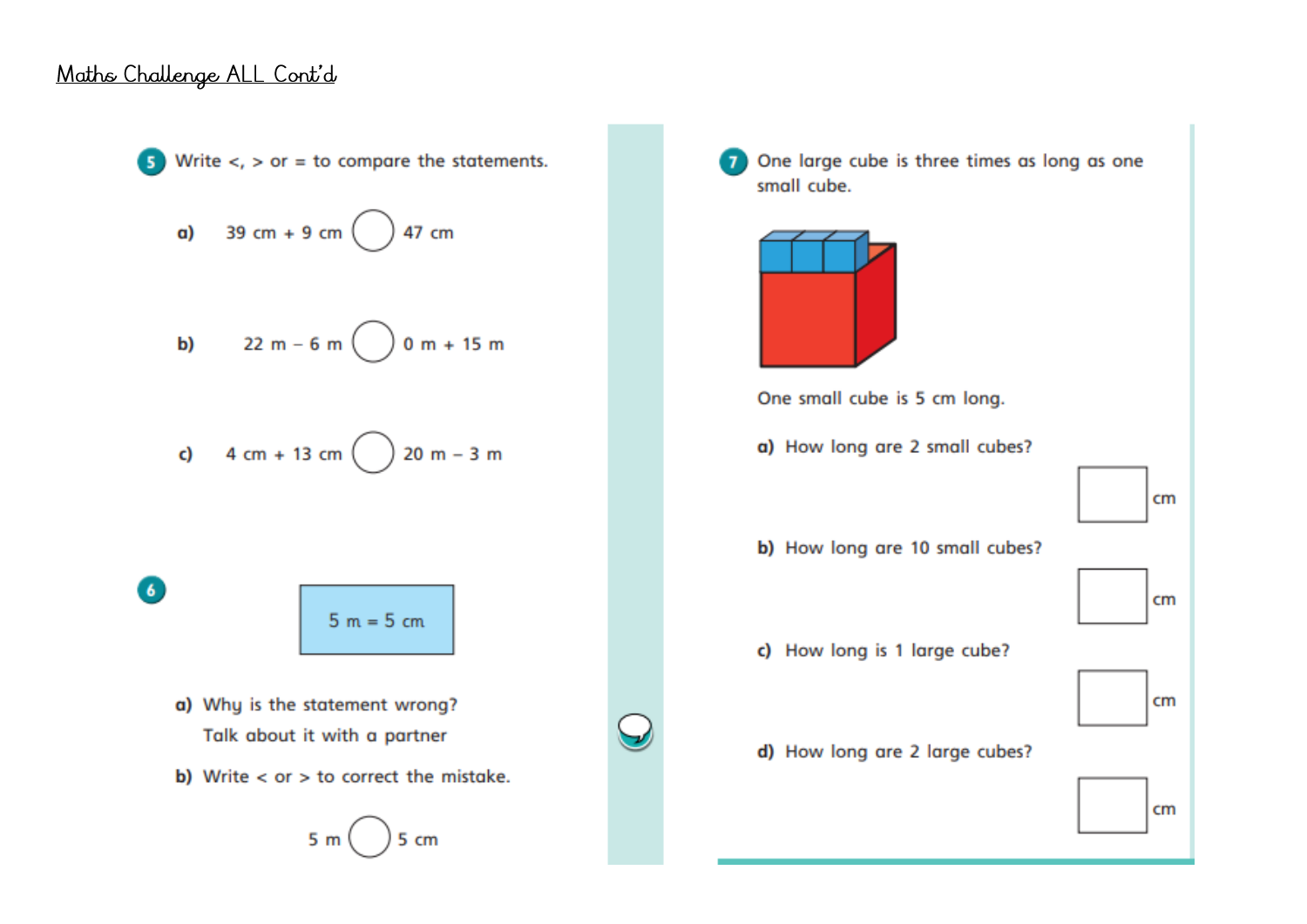

Rose Maths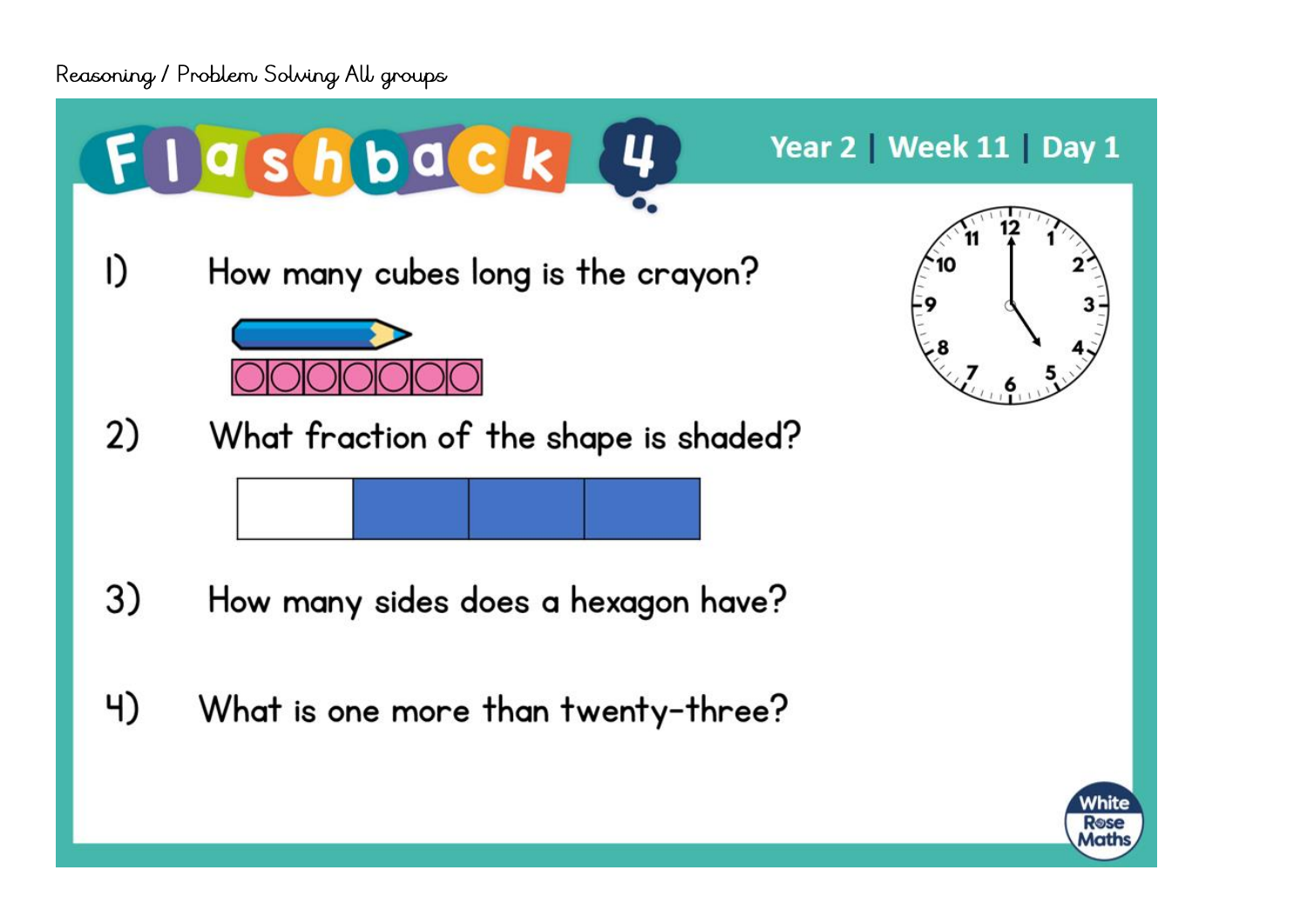Phonics / Spelling

Can you spell these muddled words?

hbinde = \_\_\_\_  $kerba =$  $square = _______$  $t$ bah =  $\frac{1}{t}$  $ktacs =$ 

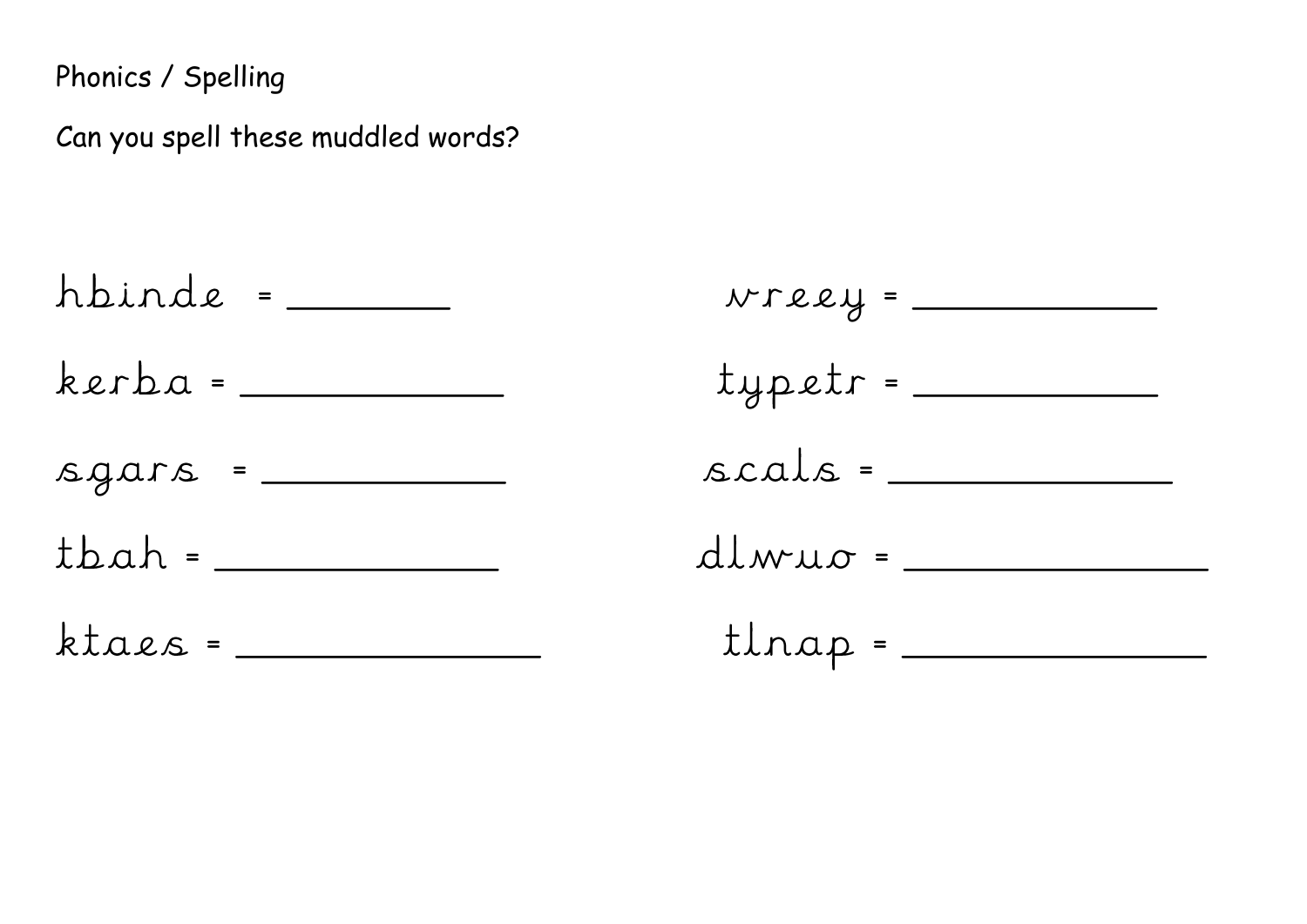## Topic Challenge 1 and 2

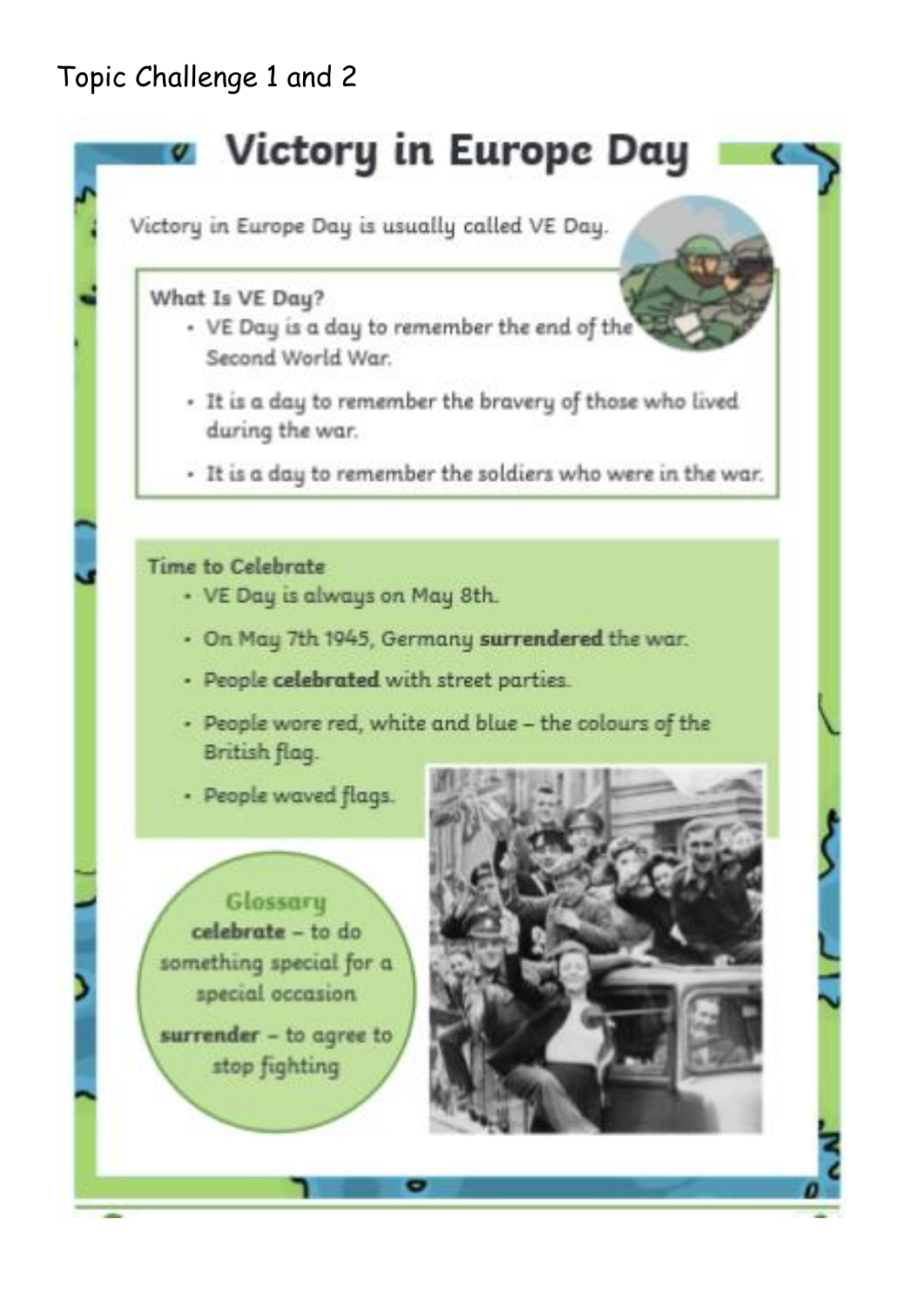## Questions

1. Complete this sentence:

Victory in Europe Day is usually called.

VE Day

Peace Day

PE Day

2. What do we remember on VE Day? Tick one.



the end of the First World War

the end of the Second World War

the end of the Third World War

3. When is VE Day? Tick one.

May 7th May 8th May 9th

4. What did people do to celebrate VE Day? Tick two.

they went swimming

they had street parties

they wore red, white and blue

they wore green, purple and pink

5. What does the word surrender mean? Tick one.

to agree to go to a party

to agree to stop fighting

to say sorry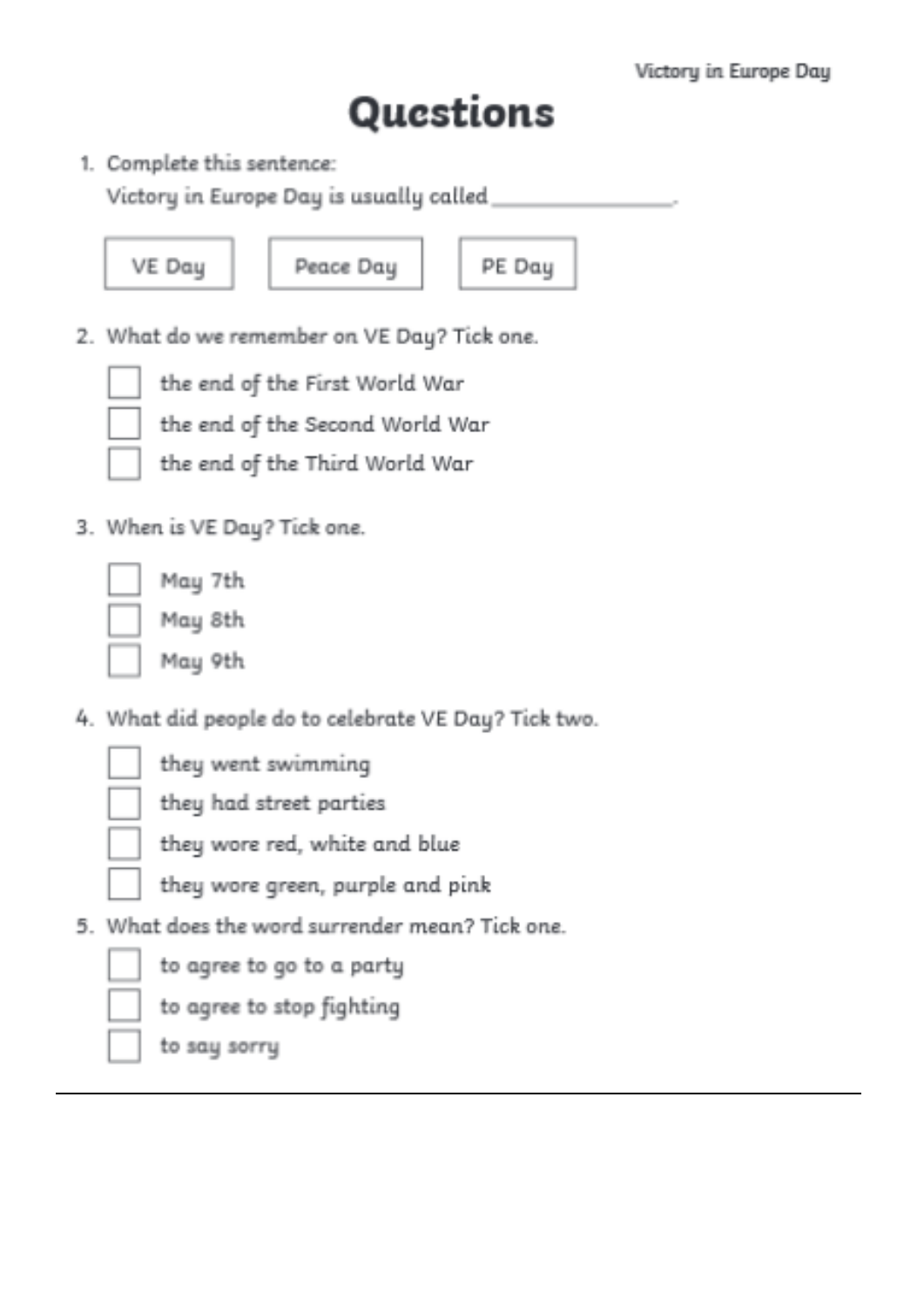## Topic Challenge 3

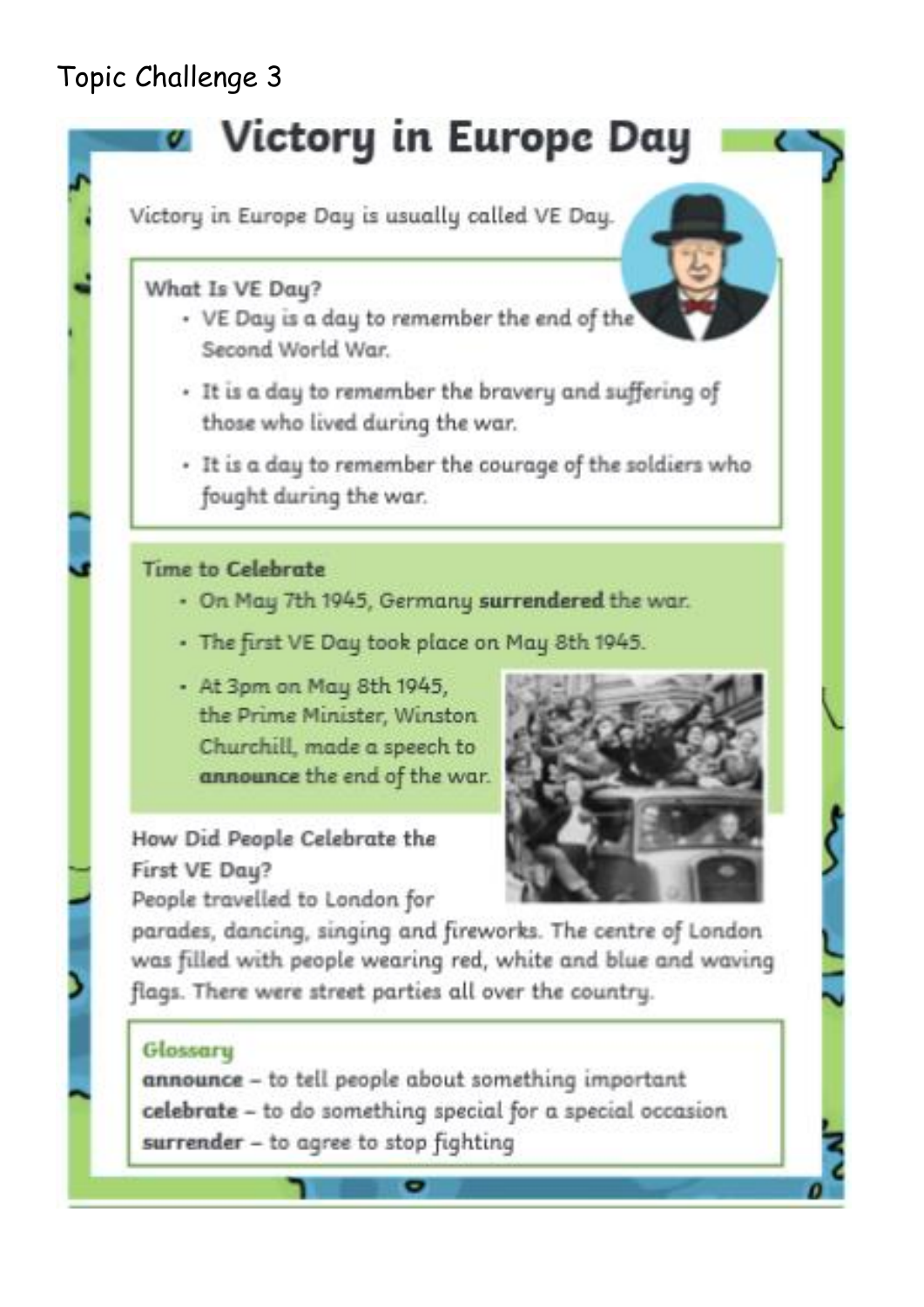# Questions

1. Complete this sentence:

Victory in Europe Day is usually called \_

2. What do we remember on VE Day? Tick one.

the end of the First World War

the end of the Second World War

the end of the Third World War

3. What happened on May 7th, 1945? Tick one.

people in London had parties

Germany surrendered the war

Winston Churchill made a speech

- 4. Write two ways people celebrated the end of the war.
- 5. Match the word to the correct meaning.